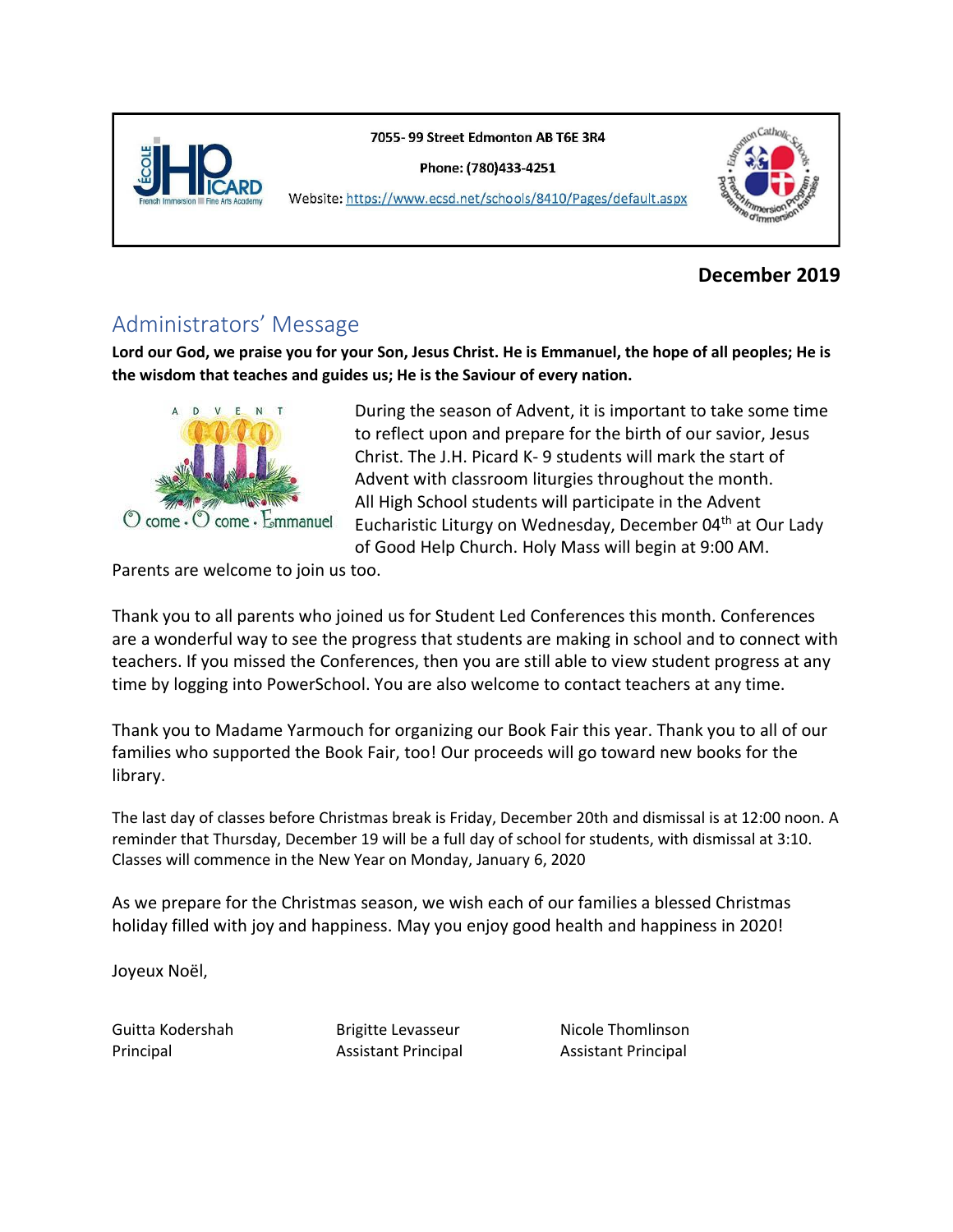

### December Events

| December 4th | Senior High Advent Mass at Our Lady of Good Help Church                                    |
|--------------|--------------------------------------------------------------------------------------------|
|              | Poinsettias Pick up from school                                                            |
| December 5th | <b>Elementary Christmas Concert</b><br>10:00 AM & 6:30 PM                                  |
| December 11  | White Christmas Musical Opening at 7:00 PM @ ATB Financial Arts Barns<br>10330, 84 Avenue. |
| December 13  | White Christmas Musical Matinee Performance (Grade 9 field trip)                           |
| December 18  | Snow Valley Ski Field Trip Gr. 4, 5 & 6                                                    |
| December 19  | Full day Dismissal at 3:10                                                                 |
| December 20  | <b>Student Council Planned Christmas Activities</b><br>Dismissal at 12:12                  |

Please note that our school website [www.jhpicard.ecsd.net](http://www.jhpicard.ecsd.net/) has a new look with visible and easily accessible links to important information on the site, such as the School Newsletter, PowerSchool and School Information. All school events and activities are entered in the school website calendar. The calendar is viewable on the Home Page at: <https://www.ecsd.net/schools/8410/calendar/Pages/default.aspx>

There is also a link There is also a link to our Instagram Feed. Follow us on Instagram (@jhpicardschool)

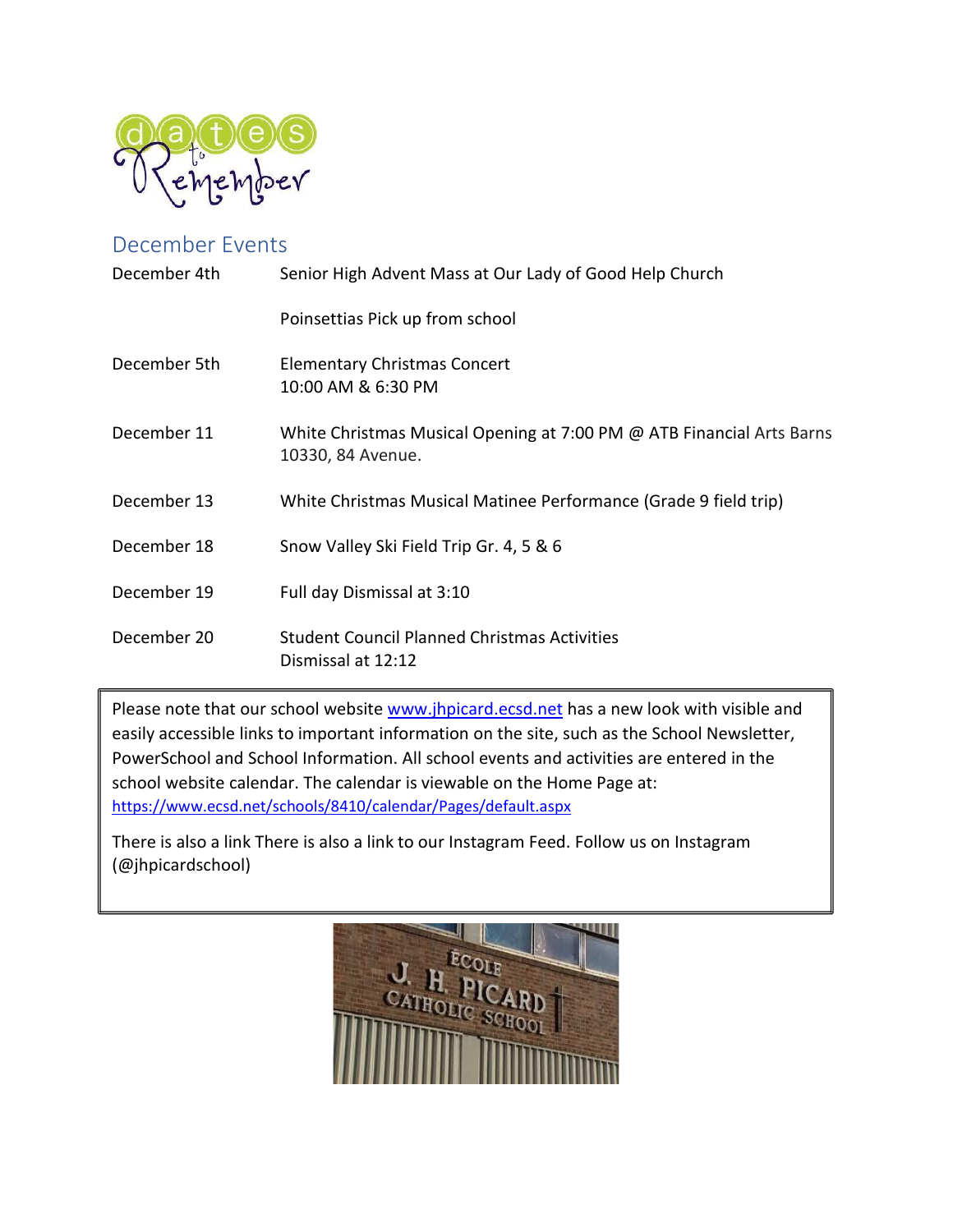# JH Picard Elementary Christmas Concert: December 5th



"Le Réveillon" is the theme for this year's concert. We will be holding 2 performances on Thursday, December 5th. The first performance will be at 10:00AM and the evening performance will be held at 6:30PM.

This year, we are raffling off the front 2 rows of seats for our Christmas concert performances with proceeds going to the *Sign of Hope, Edmonton Catholic Schools Foundation- Dreams for Kids*. Raffle tickets are \$2.00 each. Winners will be notified by telephone and /or email. The Grade 2 class will also be going through the audience after their performance for a collection for The ECS foundation, Dream for Kids. Thank you for supporting our Social Justice Actions!

*"No one has ever become poor by giving" - Anne Frank*

# JH Picard School & Théâtre Picarts present "White Christmas"



We are excited to announce the opening night performance of Irving Berlin's White Christmas, on Wednesday December 11, at 7:00 pm, at Westbury Theatre, ATB Arts Barns located on 10330- 84 Avenue.

Performances will run December 11 through 14, 16 and 17 at 7pm.

Tickets are \$17 for students and \$22 for adults available at tixonthesquare.ca and at the door.

We would love to see you all at one of our shows. The students and the Drama department have worked hard on what's sure to be a great show.

[https://www.tixonthesquare.ca/events/2019/irving-berlin-s-white-christma/](https://can01.safelinks.protection.outlook.com/?url=https%3A%2F%2Fwww.tixonthesquare.ca%2Fevents%2F2019%2Firving-berlin-s-white-christma%2F&data=02%7C01%7CGuitta.Kodershah%40ecsd.net%7Cd06aad4279ab47dfbc9608d773693e09%7Cb18d9f6f0743460da19b0b3297eeeb89%7C0%7C0%7C637104768163996389&sdata=Mxdfhx9nH6GNr1MUtJimnt%2FmqggWtI171pcv%2FO4gBws%3D&reserved=0)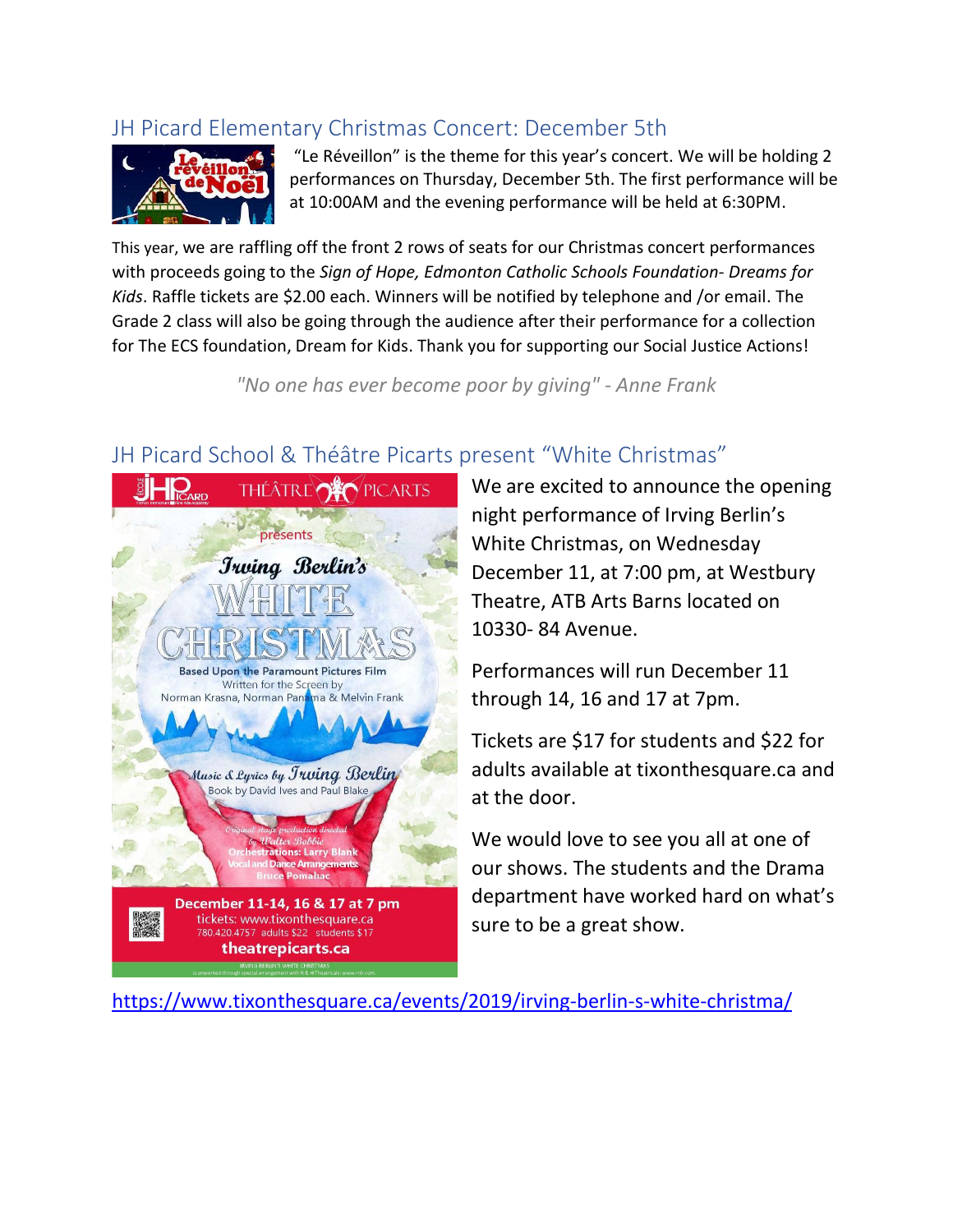# Diploma Preparation Sessions in French at JH Picard

Registration for the Diploma Preparation Sessions in January is still ongoing. Diploma preparation is highly encouraged! The format for the French Immersion sessions provides students the opportunity to begin reviewing material in advance and avoid studying large amounts of information in a short amount of time, and at the last minute.

- The sessions for French Immersion courses will all be held at J H Picard.
- Dates and times vary according to the subject as outlined below.
- The cost will be \$75 for 12 hours of instruction.
- Register now at [www.ae.ecsd.net](http://www.ae.ecsd.net/) .

#### *Please ensure you register early as courses may be cancelled if minimum enrollment is not met!*



www.ae.ecsd.net 780 944-2000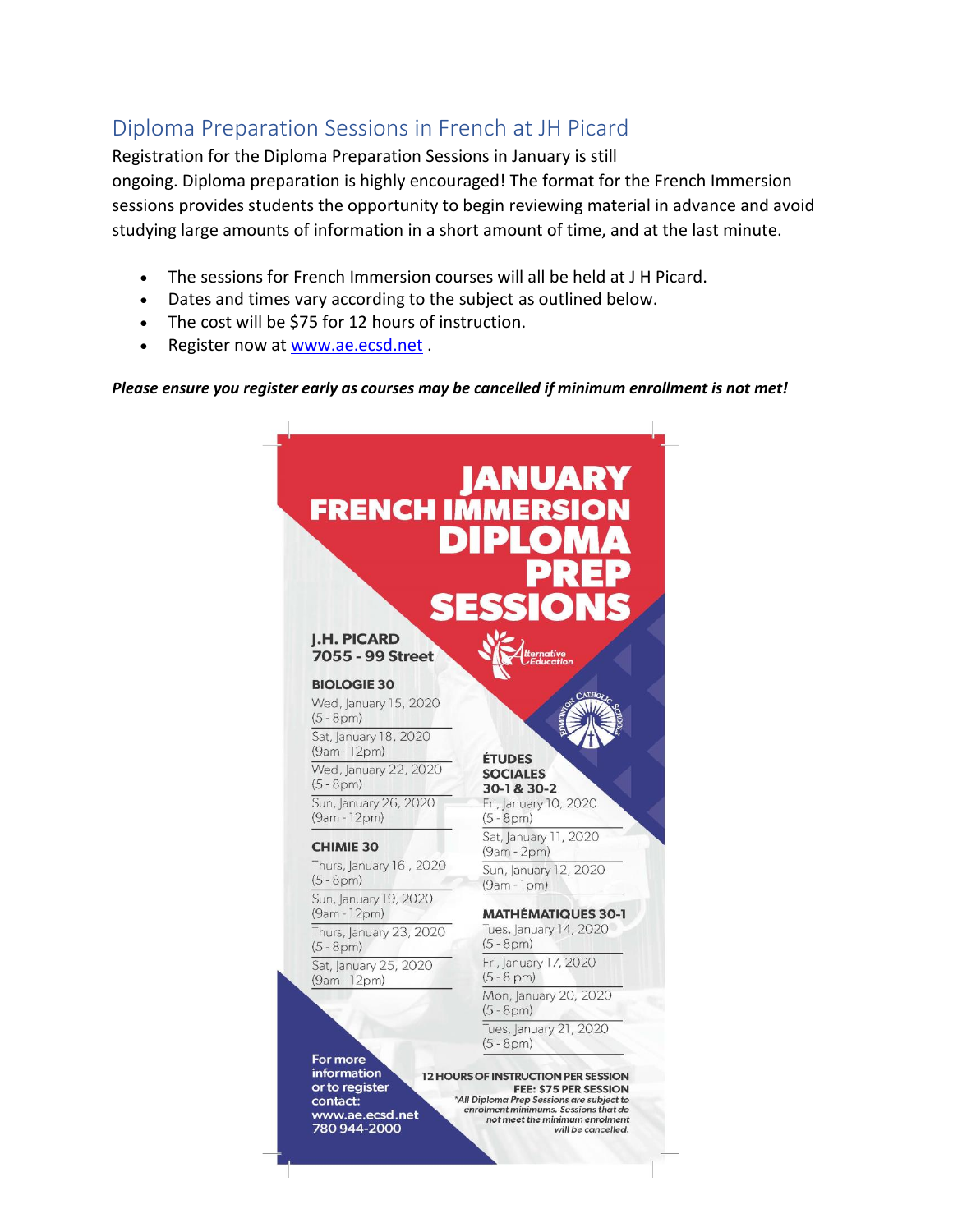### District Satisfaction Survey



Edmonton Catholic Schools is surveying students, their parents, and school staff to see how satisfied they are with the quality of Catholic education provided. Your feedback is used by the schools, district, and the government to see what's working and what needs to be

improved. Satisfaction surveys were sent home this past week.

Please make sure to fill out the survey and add your voice to the future of Catholic education at École J.H. Picard. You may receive multiple surveys if you have more than one child in a school. Please respond to each survey separately from the point of view of each child's educational experience. Please return your survey by Friday, December 6.

### Student Conduct on School Buses



Thank you for your support in reviewing the following expectations with your child. Your support in reinforcing these rules is crucial for everyone's safety on the bus.

The student's primary responsibility is to conduct himself/herself in a manner which will not cause the bus driver to divert his/her

attention from driving the bus. Violation of any of the following may lead to the loss of riding privileges, or suspension from school.

- $\checkmark$  While the bus is in motion, students must not extend any part of their bodies out of windows, try to get on or off the bus, or move about within it.
- $\checkmark$  Students must remain seated, in their seats, during the entire trip.
- $\checkmark$  Students will not consume food or beverages on the bus.
- $\checkmark$  Students must not distract the bus driver.
- $\checkmark$  Students must not throw paper or other waste materials on the floor, or out of the windows of the bus.
- $\checkmark$  Silence must be maintained when the bus stops at railroad crossings
- $\checkmark$  Students need to be familiar with their assigned stop

### Change in Dismissal Time



Please remember that Thursday, December 19 will be a full day of school for students, with dismissal at 3:10 pm. Students will be dismissed at 12:11 pm on Friday, December 20 for Christmas Vacation. Classes will resume on Monday, January 6, 2020.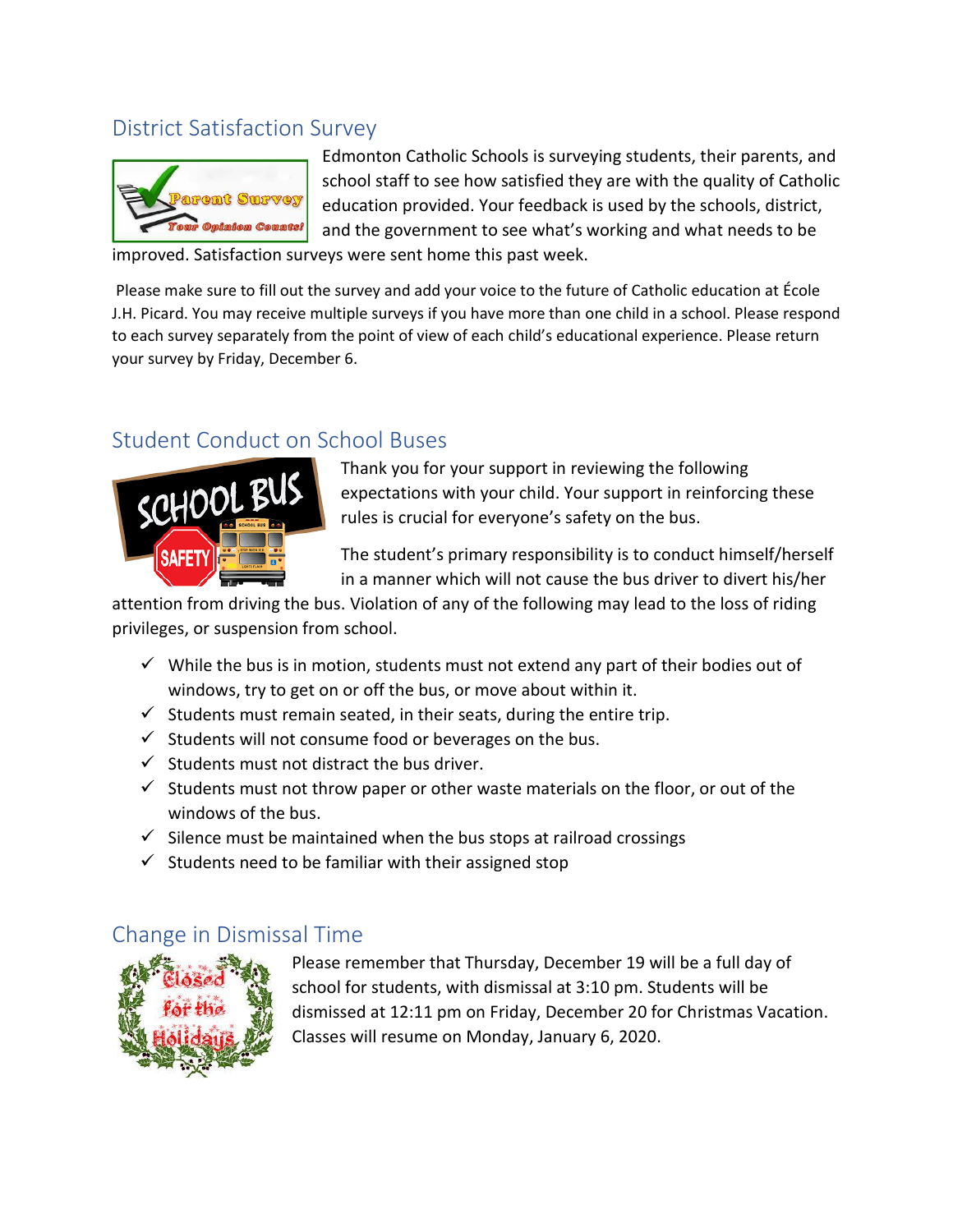# Message from Transportation Services

Transportation Services Hours:

Mon - Fri 7:15 AM – 5:00 PM Thursday 7:15 - 4:00 PM



#### Transportation Applications / Curb Service / Change Forms

Can be found on our website at [www.ecsd.net](http://www.ecsd.net/) in the box that says **School Bus Info,** click on View Transportation, scroll down and you will find both the Transportation application and the Change form.

#### Kindergarten & Grade 1 Students

For safety reasons kindergarten and grade 1 students can only ride the bus when their names appear on the Detail report.

They must be met by an adult or they shall be returned to their school where they can be picked up.

When to catch my bus? Please be out 5 minutes prior to your scheduled pick up time.

What to do if my bus does not arrive?

Please wait 10 minutes after your pick-up / drop off time, if the bus has not arrived please call our office at 780 441 6078.

Route Change Dates (Regular Yellow & Curb Service) Changes only occur on Wednesdays. Changes take  $2 - 3$  weeks.

#### Bus Notifications

If our office is advised that a bus is running late, we shall send out a swift call to the families as well as posting it on our Delay Board which we try to keep updated in real time which can be found on our website at [www.ecsd.net](http://www.ecsd.net/)

Please ensure we have your current phone number(s) and email address.

#### How will I be notified about transportation changes?

An automated email will go out on a Friday night around 6:00 pm regarding **possible** changes to your child's bus route.

Go to your parent portal to see your child's transportation information showing the effective date.

Please contact your school to obtain your login and password to your Parent Portal.

How will I be notified if I am not eligible for transportation?

Your school shall contact you.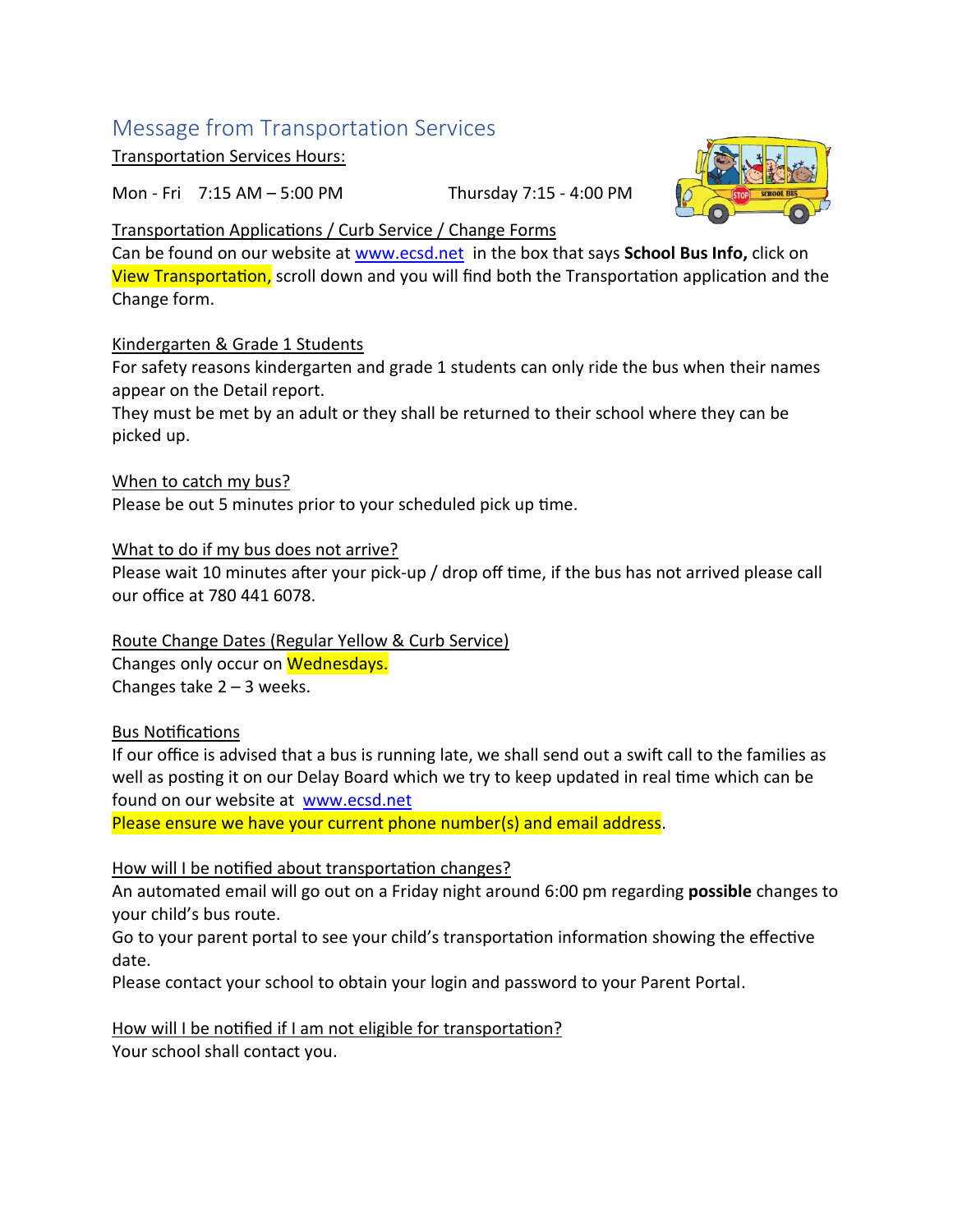# School Parking



#### **Parent/Guardian**

Illegal parking around schools is a safety hazard for kids. Illegal parking causes congestion and visual obstructions that make it hard for drivers to see children crossing the street and can create disruption to the residents living in the area.

When picking up your children, please park legally and walk to the school. You can expect to see Parking Enforcement Services patrolling school zones and issuing tickets to any vehicles found in violation of the Traffic Bylaw 5590.

Fines start at \$50.00 and go as high as \$250.00, plus towing and impound fees. You maybe ticketed **without warning** and may also receive a ticket in the mail at a later date.

#### **Common Parking Infractions around schools FINE AMOUNT**

Parking in a disabled parking space (zero tolerance) \$250.00 Park in a school bus zone \$50.00 Park at least 5 meters away from stop signs & yield signs \$ 50.00 Park at least 5 meters away from intersections & crosswalks \$50.00 Park at least 5 meters away from a Fire Hydrant \$ 50.00 Be a good neighbor and do not park in front of residential driveways \$ 50.00 Parking in an alley is not permitted \$50.00 Parking in any Bus Zone is not permitted \$50.00 *Park responsibly, know the rules and keep kids safe!*

#### **For more information**

Visit edmonton.ca/school parking or call 311 **Book Fair Dates:** November 18th -21st, 2019 **Shopping Hours:** Every day during recess and after school until 3:30 **Special Activities:** Open during Parent/Teacher conferences Nov. 20<sup>th</sup> until 7:30 pm

## Appropriate Winter Wear

Please ensure your children are dressed appropriately for the weather. Label all winter wear with your child's name so that it can be returned easily if lost. Students who are ill should remain at home until they feel well enough to participate in all school activities, recess included.